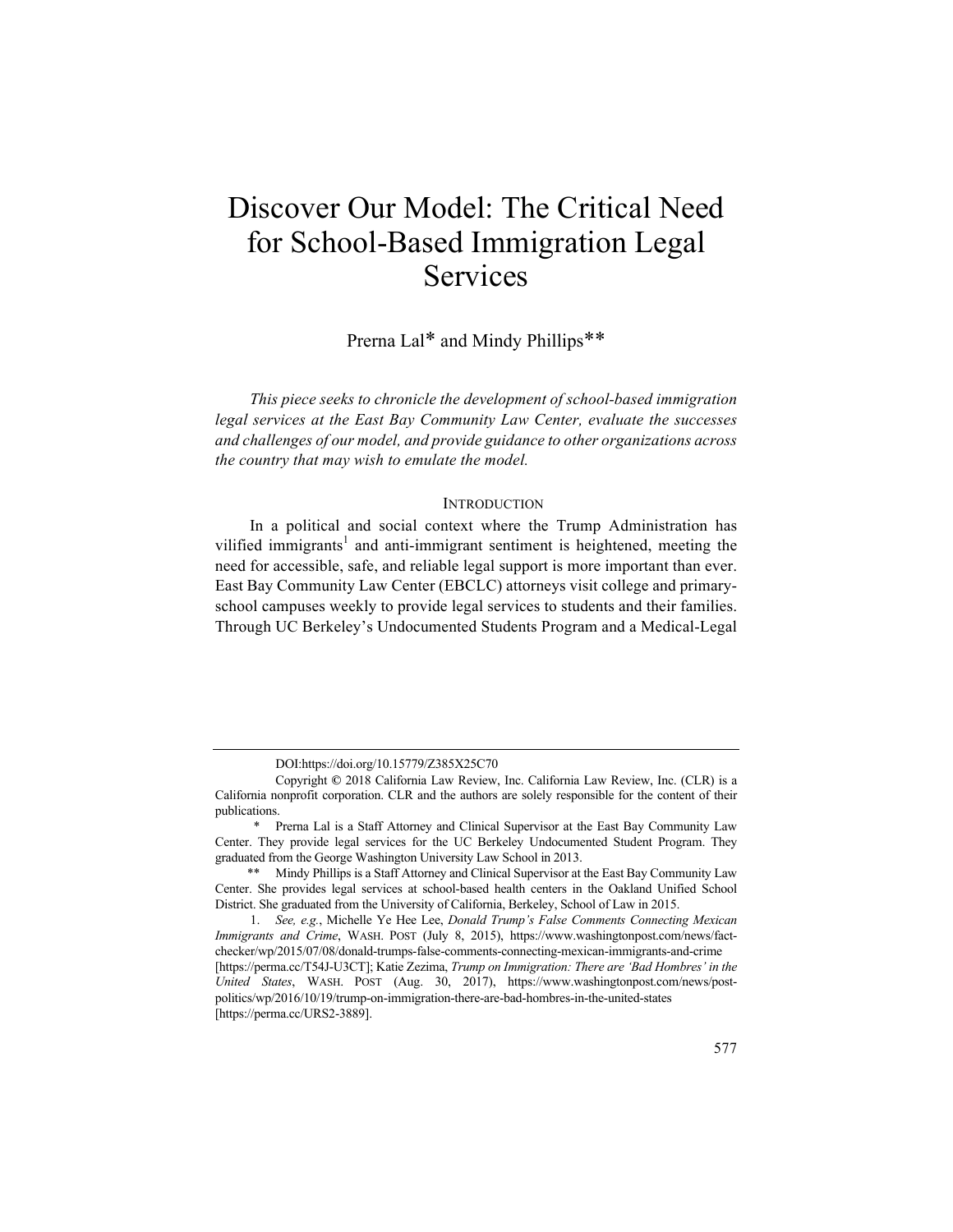Partnership<sup>2</sup> with La Clinica de la Raza's<sup>3</sup> school-based health centers<sup>4</sup> in the Oakland Unified School District,<sup>5</sup> EBCLC's immigration attorneys have fashioned a creative service model that meets students and their families where they are—literally and figuratively—often on the school campus itself or the health center where they receive primary care. In this piece, we offer a summary of our on-site model in hopes of inspiring other legal-services organizations to replicate it. First, we discuss how obtaining legal status is critical to the economic, psychological, and academic well-being of undocumented immigrants. Next, we share the history of our two school-based models, describe how attorneys serve undocumented students on-site, and discuss the advantages of this school-based approach. Finally, we share best practices for replicating this model for other school campuses.

# WHY LEGAL STATUS MATTERS

At La Clinica's school-based health centers (SBHC) in East Oakland, a Medical-Legal Partnership (MLP), a nurse practitioner met with fourteen-yearold "Angela"6 for her annual check-up. The nurse learned, over the course of their conversation, that Angela's mother Jacquelin might be interested in talking to an immigration lawyer. She faxed a referral to EBCLC's office, and the next week, Jaquelin met the immigration attorney at the SBHC on her daughter's school campus for a free legal consultation. Jaquelin is a thirty-five-year-old mother of three United States citizen children. Jaquelin is a single parent, and two of her children have special-education needs. She has lived in the United States for more than twenty years and had never spoken to an immigration lawyer before her appointment through the MLP. With EBCLC's legal assistance, Jaquelin obtained Deferred Action for Childhood Arrivals (DACA) in 2017 and, for now, she can work legally to support herself and her children. Obtaining DACA also qualified her for full-scope Medi-Cal health insurance. Since President Trump terminated the DACA program in September 2017, Jaquelin has suffered from anxiety about her children's uncertain future if she cannot continue to work legally, and she fears she will be separated from her three young children.

<sup>2.</sup> A Medical-Legal Partnership is a healthcare and legal-services delivery model that aims to improve the health and well-being of vulnerable individuals by integrating legal assistance into the medical setting.

<sup>3.</sup> LA CLINICA, http://www.laclinica.org [https://perma.cc/6JTJ-HJRX].

<sup>4.</sup> La Clinica's school-based health centers provide primary care, behavioral health services, health education, dentistry services, and much more. For example, see *Havenscourt Health Center*, LA CLINICA, http://www.laclinica.org/Havenscourt [https://perma.cc/X9UK-U4G3] (listing services offered by the organization).

<sup>5</sup>*. School-Based Health Centers*, OAKLAND UNIFIED SCH. DIST., https://www.ousd.org/Domain/140 [https://perma.cc/5DW4-ZXKP].

<sup>6.</sup> We have changed all clients' names in this piece to protect their confidentiality.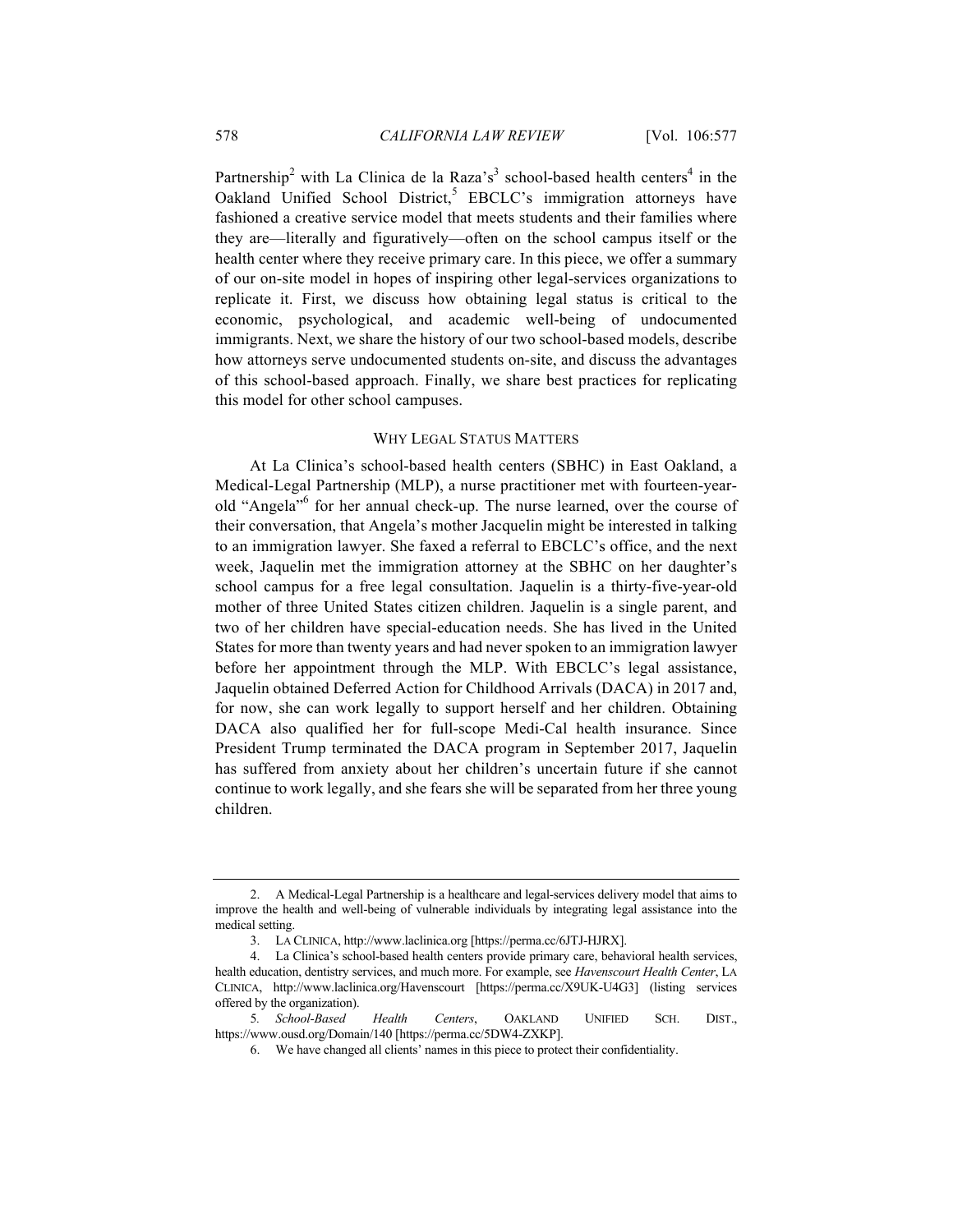As Jaquelin's story demonstrates, providing immigration legal services through schools and health centers can significantly enhance the quality of life of both students and families. Lawful immigration status and work authorization impact the economic security, psychological and physical well-being, and academic outcomes of previously undocumented immigrants.<sup>7</sup> With respect to economic security, a Department of Labor-commissioned survey following the 1986 immigration legalization act shows that immigrants made significant wage gains following legalization.<sup>8</sup> A 2016 survey of  $DACA<sup>9</sup>$  recipients reported that 95 percent were currently working or in school, 48 percent obtained jobs with better working conditions, and 63 percent obtained jobs with better pay than before they had DACA.<sup>10</sup> While research is ongoing, a survey of  $3,573$ undocumented households found that even temporary legalization programs such as DACA reduced the likelihood of household poverty by 38 percent.<sup>11</sup> The promising economic outcomes that stem from obtaining legal status accompanied by work authorization lend support to making legal services easily accessible through this type of school-based model.

Social determinants of health, $12$  including income and health insurance, housing and utilities, education and employment, personal and family stability, and legal status, account for 60 percent of a person's health.<sup>13</sup> Looking at legal status and its intergenerational effects on mental health, the Stanford Immigration Policy Lab published a study in September 2017 that compared the

<sup>7.</sup> *See* Mary Duan, *DACA eligibility for mothers improves children's mental health*, STANFORD MED. NEWS CTR. (Sept. 15, 2017), https://med.stanford.edu/news/all-news/2017/09/dacaeligibility-for-mothers-improves-childrens-mental-health.html [https://perma.cc/6LMK-2D8D] (quoting author of research on DACA recipients as saying "[t]here are a lot of beliefs about policies, but not a lot of evidence on how policies impact the undocumented and the communities in which they live").

<sup>8.</sup> *Legalized Population Survey, Match 1989–1992 File*, POPULATION STUD. CTR.*,*  https://www.psc.isr.umich.edu/dis/data/catalog/detail/796 [https://perma.cc/3276-FZ2L].

<sup>9.</sup> On September 5, 2017, Attorney General Jeff Sessions announced President Trump's rescission of DACA—a program created by President Obama in 2012 that provides renewable two-year work permits and protection from deportation for undocumented young people who came to the United States before the age of sixteen and who satisfy additional requirements. At the time of this piece's writing, it is unclear whether the program will continue or whether DACA recipients' work permits will begin to expire after March 5, 2018. *Consideration of Deferred Action for Childhood Arrivals (DACA)*, U.S. CITIZENSHIP & IMMIGR. SERVS., https://www.uscis.gov/archive/consideration-deferred-actionchildhood-arrivals-daca [https://perma.cc/XNG7-4S5J].

<sup>10</sup>*. New Report Shows the Success of Four Years of DACA*, UNITED WE DREAM (Oct. 18, 2016), https://unitedwedream.org/new-report-shows-the-success-of-four-years-of-daca [https://perma.cc/XW7S-3T5U].

<sup>11.</sup> See Catalina Amuedo-Dorantes & Francisca Antman, Can Authorization Reduce Poverty Among Undocumented Immigrants? Evidence from the Deferred Action for Childhood Arrivals Program, 147 ECON. LETTERS 1, 2 (2016), http://www.sciencedirect.com/science/article/pii/S0165176516302968 [https://perma.cc/JV52-PHYR]. 12. Medical-Legal Partnerships aim to address social determinants of health which are the

social, economic, environmental, and legal factors that impact health outcomes and health inequities.

<sup>13.</sup> ELIZABETH H. BRADLEY & LAUREN A. TAYLOR, THE AMERICAN HEALTH CARE PARADOX (2015).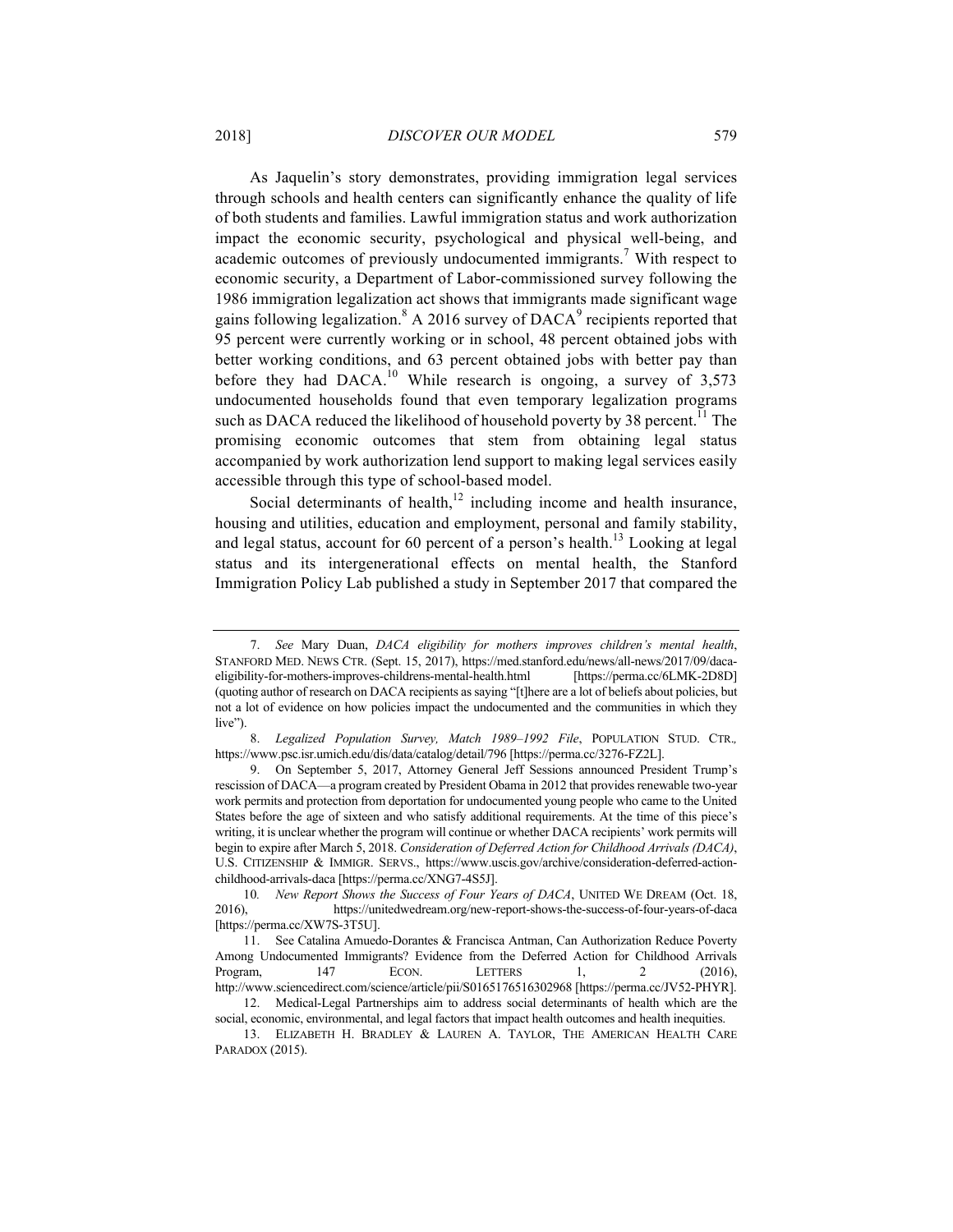mental health of US-born children of mothers eligible for DACA and undocumented mothers ineligible for DACA. Co-author Jens Hainmueller described the findings: "We found that before DACA was implemented, the rates of mental health diagnosis were exactly the same; but in the post-DACA period, mothers started to benefit from protection and the rates of adjustment and anxiety disorders dropped by half."<sup>14</sup> This significant improvement in mental health post-DACA suggests why, without access to legal services and legal status, many immigrant high school and college students report stress, anxiety, depression, and other health issues—all known to profoundly impact health outcomes.<sup>15</sup> In a politically hostile climate, the UC Berkeley Undocumented Students Program (USP) reports that demand for mental-health services doubled over the last year.<sup>16</sup> This is mainly because the fear of family separation and the financial insecurity create significant emotional distress for students.<sup>17</sup> Not surprisingly, a recent survey with a cross-section of 487 Latino immigrant students across California found that they reported better health after a transition to a lawful status.<sup>18</sup>

It is also worth noting the intersection of legal status and health insurance. While the associated benefits of DACA vary by state, DACA recipients in California are eligible for full-scope Medi-Cal, California's Medicaid healthinsurance program for low-income residents.<sup>19</sup> The UC Berkeley Labor Center estimated in 2013 that 60 percent of Californians eligible for DACA qualified as low-income under Medi-Cal eligibility standards and lacked private insurance.<sup>20</sup> As DACA recipients start to lose their protected status with the program's termination, they will once again lose access to healthcare. Through EBCLC's

<sup>14.</sup> Duan, *supra* note 7.

<sup>15</sup>*. See* Ruben Castaneda, *Trump Stokes Anxiety Among U.S. Citizen Kids of Undocumented*  Parents, U.S. NEWS & WORLD REP. (Sept. 28, 2017, 11:00 AM), https://health.usnews.com/wellness/mind/articles/2017-09-28/trump-stokes-anxiety-among-us-citizenkids-of-undocumented-parents; INT'L HUMAN RIGHTS L. CLINIC, U.C. BERKELEY, SCH. OF L., DREAMERS AT CAL 14, 17–18 (2015), https://www.law.berkeley.edu/wpcontent/uploads/2015/04/DREAMersReport\_Single\_20150506134631\_717508.pdf [https://perma.cc/RE5Q-HZG3].

<sup>16.</sup> Nicole Freeling, *Undocumented Programs Offer Students a Lifeline in an Uncertain Era*, U. OF CAL.: NEWS (Sept. 20, 2017), https://www.universityofcalifornia.edu/news/undocumentedprograms-offer-students-lifeline-uncertain-era [https://perma.cc/DK8L-ZK6Y].

<sup>17.</sup> *Id*.

<sup>18.</sup> *See* Caitlin Patler & Whitney Laster Pirtle, *From Undocumented to Lawfully Present: Do Changes to Legal Status Impact Psychological Wellbeing Among Latino Immigrant Young Adults?*, SOC. SCI. & MED. (forthcoming) (manuscript at 6).

<sup>19.</sup> Claire D. Brindis, et al., Realizing the Dream for Californians Eligible for Deferred Action for Childhood Arrivals (DACA): Demographics and Health Coverage (2014), http://laborcenter.berkeley.edu/realizing-the-dream-for-californians-eligible-for-deferred-action-forchildhood-arrivals-daca-demographics-and-health-coverage [https://perma.cc/X5EA-MT7K].

<sup>20.</sup> Laurel Lucia et al., *Health Insurance and Demographics of California Immigrants Eligible for Deferred Action*, *in* CAL. POLICY OPTIONS 2016, at 93 (Daniel J.B. Mitchell ed., 2016), http://laborcenter.berkeley.edu/pdf/2016/Health-Insurance-and-Demographics-of-Californians-Eligible-for-Deferred-Action.pdf [https://perma.cc/MK5J-YSC6].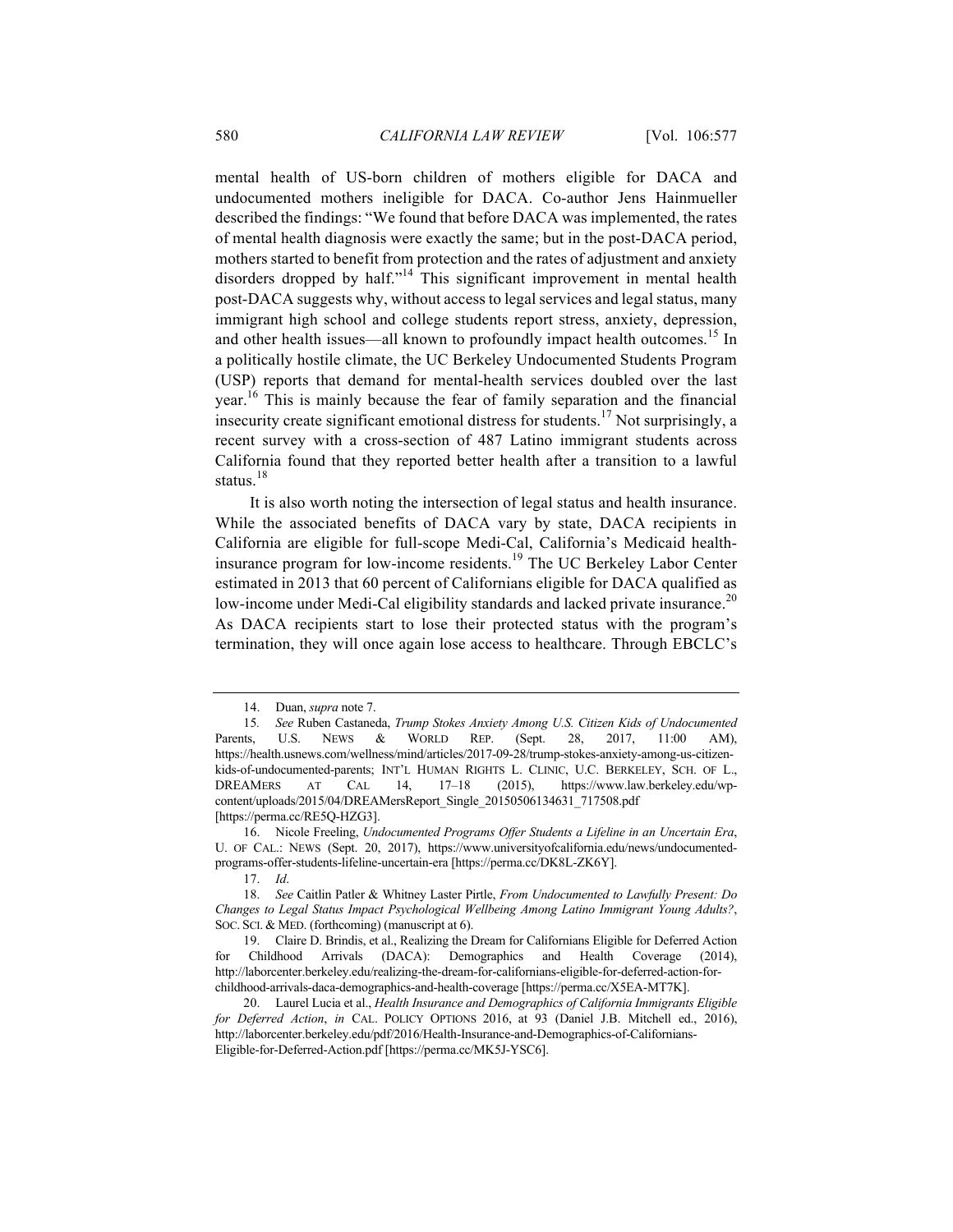partnership with the SBHC, more than ninety individuals<sup>21</sup> are newly eligible for full-scope Medi-Cal, and many of them are also eligible for other public benefits.<sup>22</sup> These findings and factors regarding legal status and health outcomes reinforce the need for and benefits of school-based legal services.

Finally, legal status impacts educational outcomes. A recent DACA survey reports that 70 percent of recipients currently in school are pursuing a bachelor's degree or higher. <sup>23</sup> Of the recipients currently in school, 92 percent "said that because of DACA, 'I pursued educational opportunities that I previously could not.'"<sup>24</sup> Students perform better academically when they are in a safe and supportive school environment and are not subject to the stress caused by their own or their parents' undocumented status.<sup>25</sup> Internal data from USP suggests that undocumented students at Berkeley have the same student-retention rates as their US citizen peers, which is commendable given the additional financial, psychological, and legal barriers they face. Moreover, the average cumulative grade point average for USP participants in Spring 2015 (369 undergraduates) was 3.11 compared to 3.29 for all undergraduates.<sup>26</sup> One would expect that as legal barriers for undocumented students pursuing higher education dissipate, along with the related emotional and financial stress they endure, their academic performance will improve.

# BRIEF HISTORY OF USP LEGAL SERVICES

Given the central premise that legal status is critical to life outcomes, in 2010 staff and students from the UC Berkeley Immigrant Student Issues Coalition forwarded several recommendations to then-Chancellor Robert Birgeneau regarding the needs of undocumented students on the Berkeley campus. Chancellor Birgeneau established a task force to articulate the issues and needs facing undocumented students on campus and to make recommendations for how to serve this population.<sup>27</sup> The resulting Standing Committee for Undocumented Members of the On-Campus Community worked

<sup>21.</sup> Ninety-three individuals as of Nov. 21, 2017. Data on file with the authors.

<sup>22.</sup> For example, U-Visa applicants living in California are eligible to apply for full-scope MediCal, Cal Fresh food stamps, and CalWorks cash assistance after they file their application with USCIS.

<sup>23.</sup> Tom K. Wong et al., *New Study of DACA Beneficiaries Shows Positive Economic and Educational Outcomes,* CTR. FOR AM. PROGRESS (Oct. 18, 2016, 12:00 PM), https://www.americanprogress.org/issues/immigration/news/2016/10/18/146290/new-study-of-dacabeneficiaries-shows-positive-economic-and-educational-outcomes [https://perma.cc/LW23-EZZT].

<sup>24.</sup> *Id.*

<sup>25.</sup> Castaneda, *supra* note 15; DREAMERS AT CAL,*supra* note 15, at 14, 17–18.

<sup>26.</sup> U.C. BERKELEY, FIVE-YEAR STRATEGIC PLAN FOR CAL'S UNDOCUMENTED STUDENT PROGRAM (2016), http://undocu.berkeley.edu/wp-content/uploads/2016/03/USP\_FinalStrategicPlan-1.pdf [https://perma.cc/9FYE-LJ56].

<sup>27.</sup> U.C. BERKELEY, CHANCELLOR'S TASK FORCE ON UNDOCUMENTED MEMBERS OF THE ON-CAMPUS CMTY., RECOMMENDATIONS TO CHANCELLOR BIRGENAU (2011), http://diversity.berkeley.edu/sites/default/files/undocumented-students-task-force-2011 recommendations.pdf [https://perma.cc/UZ6D-DQFA].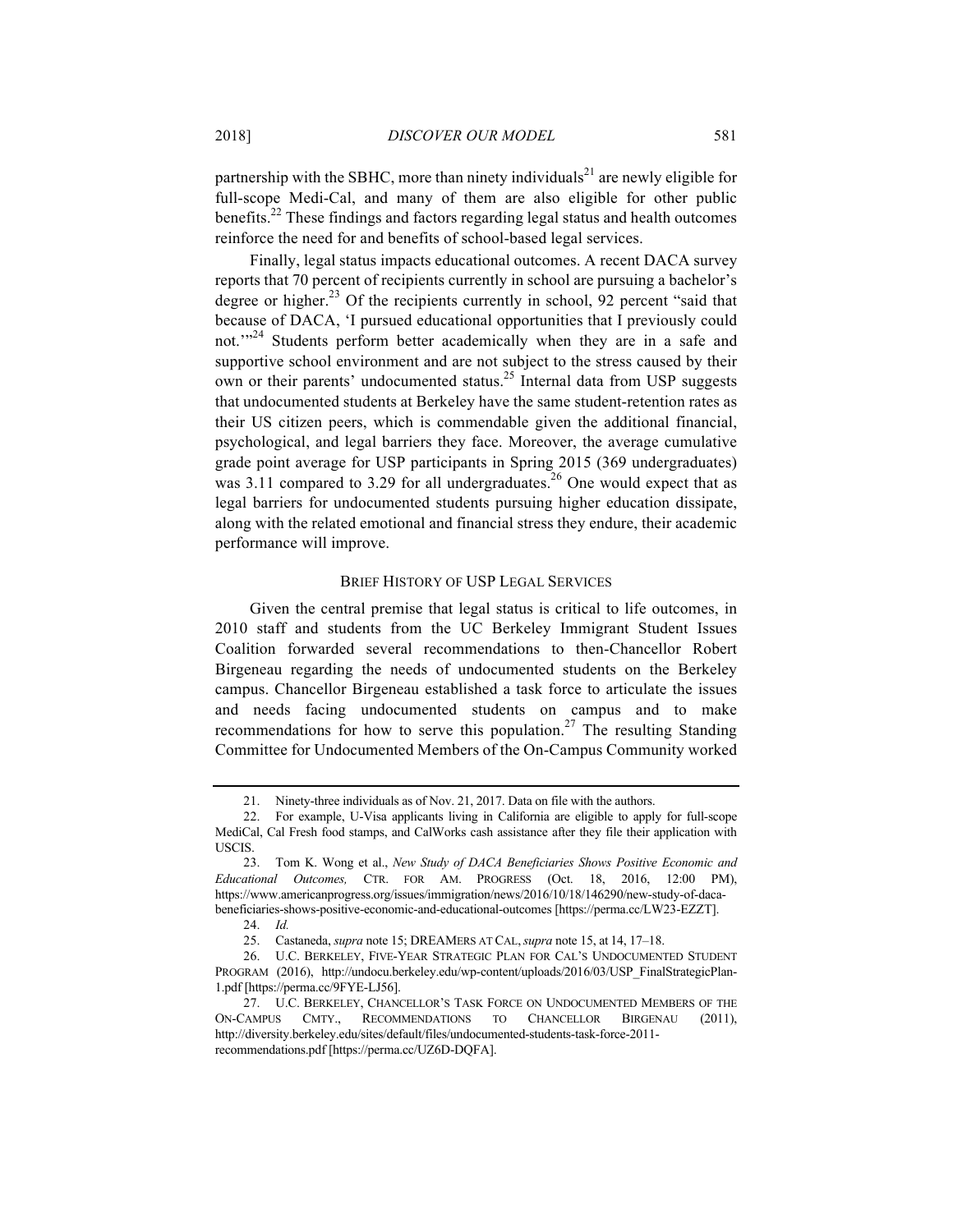to implement the recommendations and support further research and advocacy with and for undocumented members of the community. The initial task force recommended creating a staff position to work specifically on improving undocumented students' transition and access to on-campus resources. The university appointed Meng So as the Undocumented Student Program Coordinator, thus establishing the Undocumented Student Program (USP). Initially housed within the UC Berkeley Educational Opportunity Program, the program is now a part of the larger cluster of Centers for Educational Equity and Excellence.

In 2012, the International Human Rights Clinic at UC Berkeley School of Law, led by Professor Alison Davenport, started to provide legal consultations and referrals to undocumented students on the "Cal" (UC Berkeley) campus, thereby establishing the first campus-based immigration legal services program directly serving undocumented students in the United States.<sup>28</sup> Altogether, the clinic served over 250 UC Berkeley students in three years.<sup>29</sup> Due to the growing needs and numbers of undocumented Berkeley students, Meng So, now Director of USP, sought to hire a full-time attorney. Moreover, on the eve of Professor Davenport's departure from Cal, USP sought a more comprehensive placement for the legal services component of the program.

One option was to join the newly formed UC Immigrant Legal Services Center, which would have posted a Fellow at UC Davis who would commute weekly to Berkeley to provide services to undocumented students.<sup>30</sup> But USP determined that a full-time, on-site attorney would optimally serve students. Because EBCLC is the premier community-based clinic of Berkeley Law, with a holistic direct legal services program that had already represented several Cal students, EBCLC was the logical choice to host the legal-services component of the program. In the summer of 2015 a generous donation from an anonymous funder enabled EBCLC and USP to hire a full-time attorney to address the many needs of the undocumented student population on campus. The Memorandum of Understanding between EBCLC and USP also allocated an initial \$100,000 to pay for students' US Citizenship and Immigration Services (USCIS) application fees, including fees for legal permanent residency applications (i.e. green cards) and DACA work permits.<sup>31</sup>

Since its inception, the USP legal-services program has expanded to include a full-time paralegal and an undergraduate work-study student, both of whom the USP attorney supervises. The legal-services program has also expanded to assist the parents of undocumented and US citizen students and

<sup>28.</sup> DREAMERS AT CAL, *supra* note 15, at 5.

<sup>29.</sup> *Id.*

<sup>30.</sup> *See generally* UC DAVIS SCH. OF L., UC IMMIGRANT LEGAL SERVS. CTR., https://law.ucdavis.edu/ucimm [https://perma.cc/XL58-DDHX].

<sup>31.</sup> Memorandum of Understanding (confidential, on file with authors); Email from Meng So, Director, USP, to Martha Brown, Director of Administration, EBCLC (July 10, 2017) (on file with authors).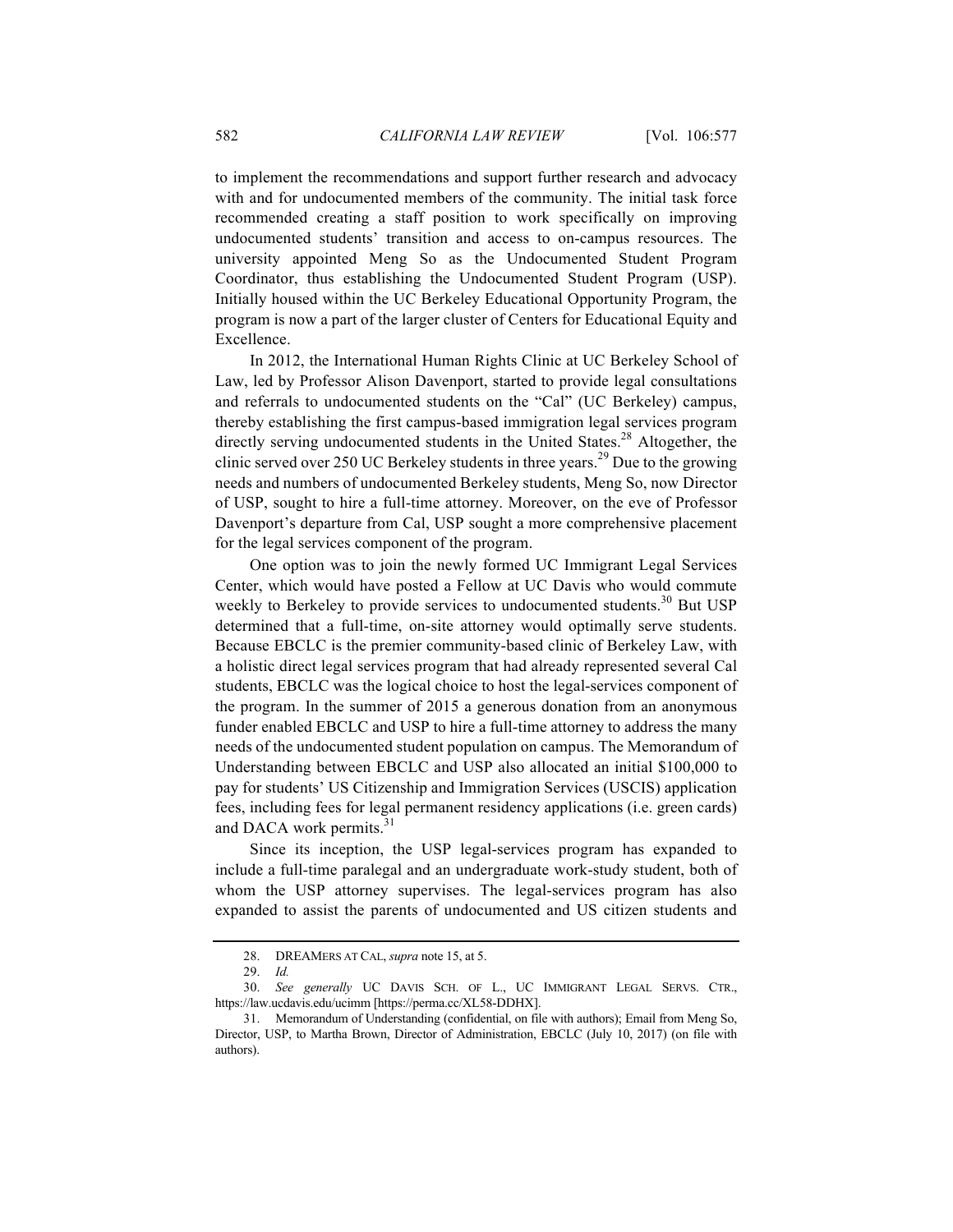international students on campus who would otherwise lose lawful status without legal intervention. USP continues to cover immigration application and litigation fees for students. As a pioneer in services for undocumented students, USP has received requests from over two hundred college campuses and universities nationally to share its model, and it now hosts a website to assist in this endeavor.<sup>32</sup> Various universities, including Harvard, have started to model the legal-services component of their undocumented-student program based on the current USP-EBCLC collaboration.<sup>33</sup>

#### BRIEF HISTORY OF SCHOOL-BASED MEDICAL-LEGAL PARTNERSHIP

In 2010, EBCLC launched on-site legal clinics in several Oakland Unified School District (OUSD) middle schools. This was part of a national effort by The Atlantic Philanthropies to fund the implementation of the community school model in under-resourced middle schools.<sup>34</sup> The community school model brings health, legal, and other support services directly to school campuses to address barriers to education.<sup>35</sup> Initially, EBCLC's legal services and La Clinica's medical services were both located on school campuses, but there was no formal partnership between the two organizations. As medical providers noticed that patient access to legal help generated positive impacts on issues from eviction to disability benefits to immigration, they sought to formalize the collaboration as a MLP<sup>36</sup> embedded in La Clinica's school-based health centers. These health centers are located on-site or within just a few blocks of elementary, middle, and high school campuses. Twice a month, an EBCLC attorney held office hours at three of the health centers, primarily receiving client referrals from La Clinica and school staff. Medical and school personnel made around six hundred referrals to EBCLC's legal services from 2010-2014. In 2014, EBCLC also established a Memorandum of Understanding with OUSD, affirming the school district's support of the partnership. $37$ 

In the partnership's first four years, students and families who were referred to EBCLC identified immigration as their number one legal need; in response,

<sup>32.</sup> *See Discover Our Model*, U.C. BERKELEY: UNDOCUMENTED STUDENT PROGRAM, https://discoverourmodel.berkeley.edu [https://perma.cc/NMK2-GG3S].

<sup>33.</sup> *See* Jamie D. Halper, *Inside the Clinic Leading Harvard's Response to Trump*, HARV. CRIMSON (Feb. 10, 2017), http://www.thecrimson.com/article/2017/2/10/immigration-refugee-clinicresponse [https://perma.cc/T896-UDRC].

<sup>34.</sup> *See* WENDY S. MCCLANAHAN & KELLY PICCININO, RESEARCH FOR ACTION, ELEV8 FINAL REPORT (2016), http://www.atlanticphilanthropies.org/app/uploads/2016/12/Elev8-finalreport.pdf [https://perma.cc/EA32-AUQJ] (final report about the Elev8 Full Service Community Schools).

<sup>35.</sup> *Id*.

<sup>36.</sup> *See East Bay Medical-Legal Partnerships*, NAT'L CTR. FOR MED.-LEGAL P'SHIP, http://medical-legalpartnership.org/partners/east-bay-medical-legal-partnership [https://perma.cc/Q4WM-KFVA].

<sup>37.</sup> Memorandum of Understanding Between EBCLC and OUSD (2014) (confidential, on file with authors).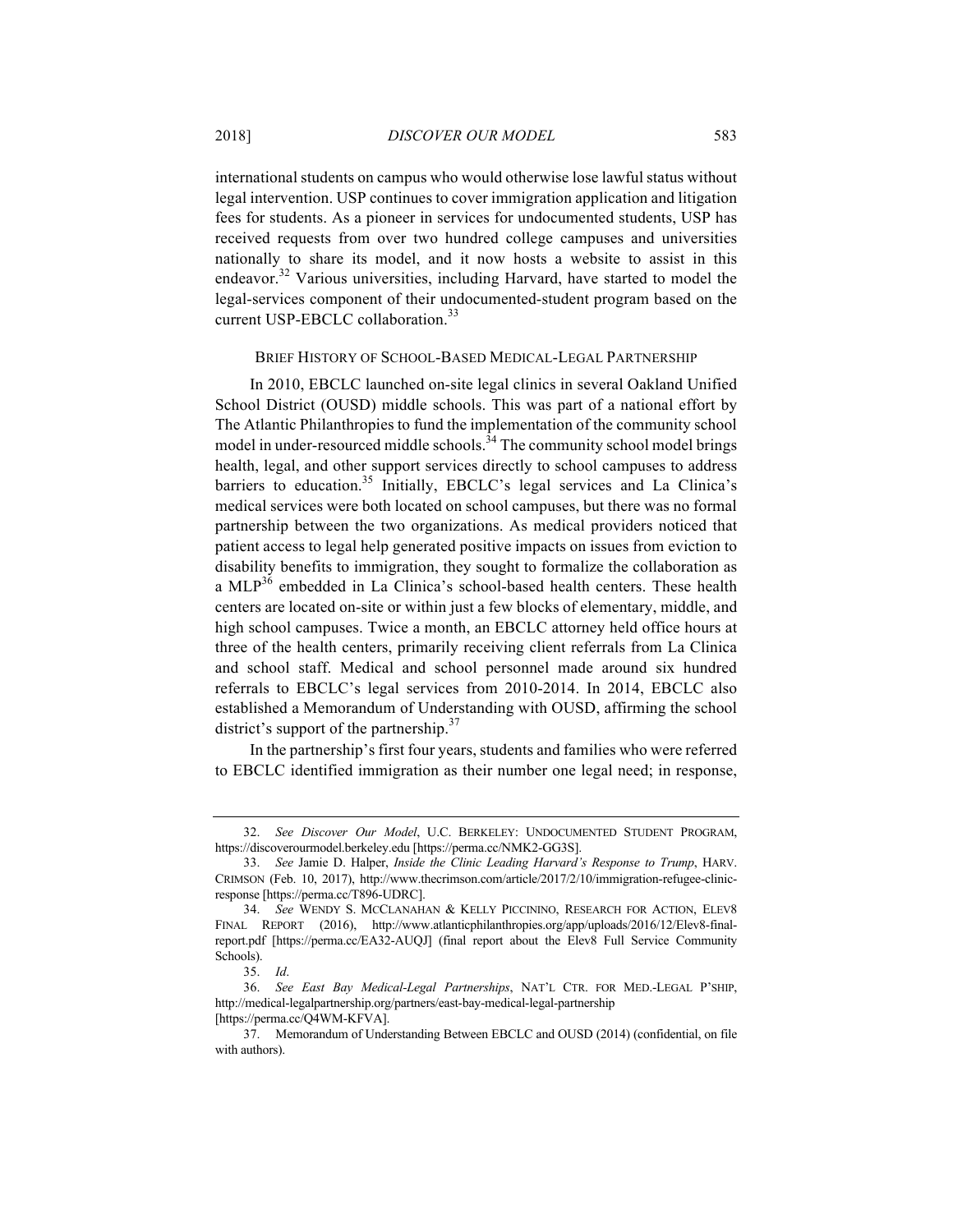in 2015, EBCLC incorporated an Equal Justice Works (EJW) fellow to focus solely on immigration issues within the partnership.<sup>38</sup> The Equal Justice Works fellow (now an EBCLC staff attorney) holds two immigration clinics per month at four of the health centers that directly serve eight schools. During the two-year fellowship period from September 2015 to September 2017, EBCLC received over five hundred client referrals from medical and school staff for immigration services, in addition to direct contacts from students and families referred via word-of-mouth.<sup>39</sup> More than 80 percent of individuals referred received a legal consultation and screening for immigration relief. The EBCLC staff attorney also provides on-site workshops for students and families on topics such as common forms of immigration relief, "Know Your Rights" information for interactions with local law enforcement and Immigration and Customs Enforcement  $(ICE)$ ,<sup>40</sup> and college access for undocumented students. While school-based health centers $41$  and MLPs operate across the country as independent entities, EBCLC's is the first MLP located in a school-based health center with such an intensive and consistent level of on-site presence and integration.

#### WHY SHOULD IMMIGRATION LAWYERS BE ON SITE?

#### *Access*

Traditionally, lawyers work in offices where clients go for appointments. Our model for serving immigrant clients involves lawyers going to the clients and even meeting them where they go to school or see their doctor. Immigrant clients, especially newer arrivals to the country, are less likely to know how and where to seek legal services, so the familiarity and convenience of school campuses and health centers matters to them. Indeed, before walking through our offices, most of our clients have never spoken to an attorney. Moreover, onsite placement is critical because immigrant clients often stumble upon our legal services while seeking academic counseling or medical services, only to find out that an attorney can assist their whole family with an immigration matter, which is often intertwined with their academic and health concerns. In OUSD, students travel an average of 2.1 miles to the school they attend, meaning that schoolbased legal services are easily accessible because of the proximity to students' homes.<sup>42</sup> Similarly, most Berkeley students live within a one-mile radius of

<sup>38.</sup> *See Meet the Oakland Lawyer Working with Immigrants in 2017*, EMERSON COLLECTIVE (Mar. 2017), http://www.emersoncollective.com/articles/2017/2/28/from-lawyer-to-guiding-lightserving-immigrant-families-under-trump [https://perma.cc/7U6N-Y8UD].

<sup>39.</sup> Internal data for EBCLC's school-based MLP (on file with authors).

<sup>40.</sup> *Know Your Rights*, ACLU, https://www.aclu.org/know-your-rights?topics=270 [https://perma.cc/CQT5-QPMB].

<sup>41.</sup> *See* SCHOOL-BASED HEALTH ALL., http://www.sbh4all.org [https://perma.cc/SW2M-DGG4].

<sup>42.</sup> OAKLAND UNIFIED SCH. DIST., FAST FACTS 2013–14 (2014), https://www.ousd.org/cms/lib07/CA01001176/Centricity/Domain/4/OUSDFastFacts2013-14.pdf [https://perma.cc/6L8K-D4AD].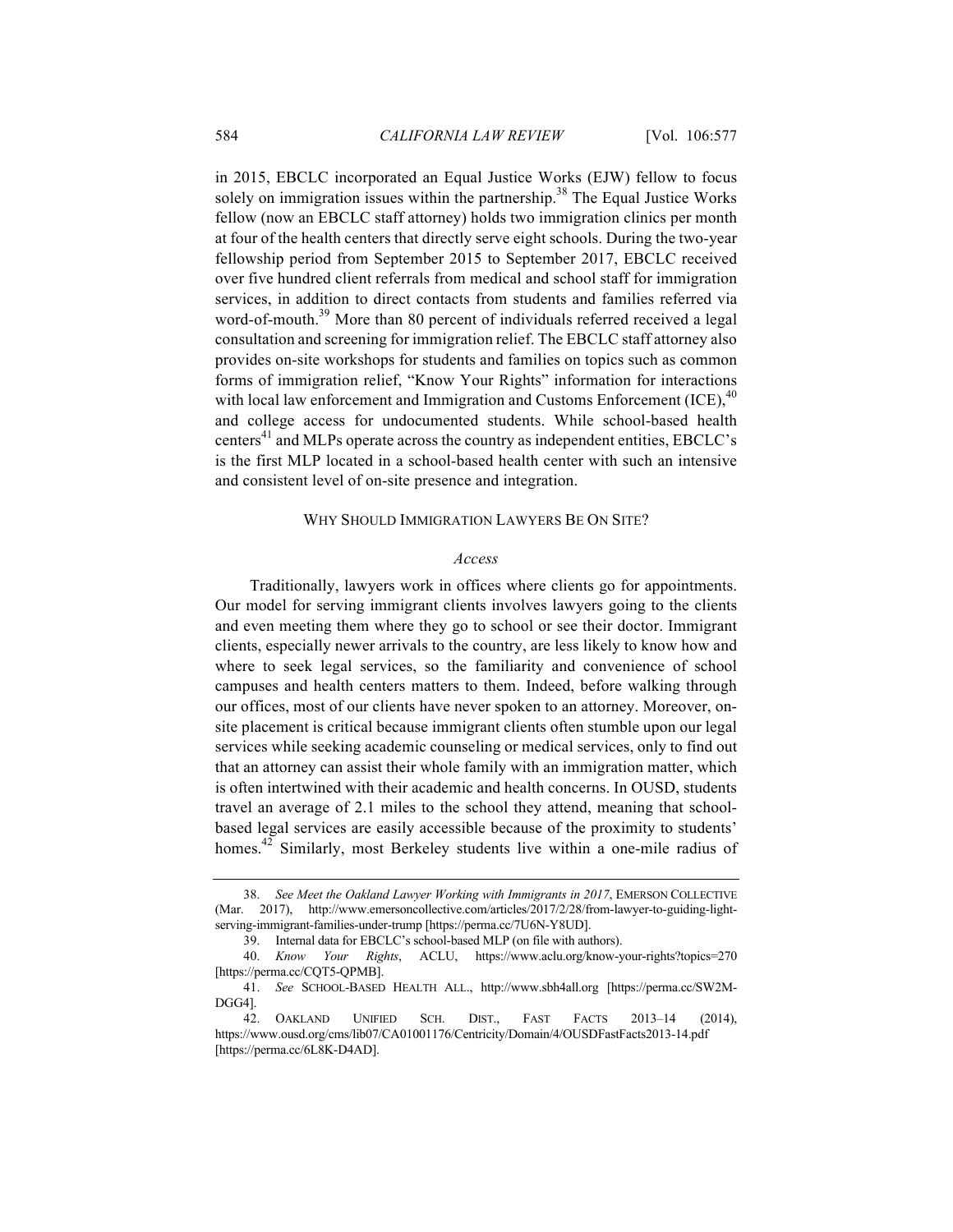campus and EBCLC. For parents who do not live in the Bay Area, USP has built pro-bono and low-bono private-firm partners, especially in Los Angeles where many students maintain their permanent residence. In this manner, USP often serves as a gateway to local legal support for the entire family.

That students and parents have easy, ready access to legal services through the USP and MLP reduces the barriers to obtaining legal assistance. Indeed, according to MLP program figures, about 75 percent of students and parents had never spoken to an attorney previously about their case. Of these students and parents, about 30 percent were actually eligible for some sort of immigration relief or status. USP data further illustrates that once students access our immigration legal services for the first time, they are made aware of and seek other legal services offered by EBCLC (e.g. eviction defense, appeals for publicbenefits denials), and also refer their family members and friends for help.<sup>43</sup>

## *Safe Spaces and Trusted Relationships*

School-based legal services leverage the relationships between students and families with their schools and health centers. The people who students and families trust the most—teachers, principals, academic counselors, medical providers, and mental health therapists—help our clients overcome the fear associated with accessing legal services, particularly the fear of disclosing their undocumented status.<sup>44</sup> In the SBHCs in Alameda County, where EBCLC serves the majority of its clients, 98 percent of patients report that it is easier to talk to SBHC providers than to other doctors or nurses.<sup>45</sup> Speaking with a lawyer can be intimidating; it is not always obvious to immigrants how a lawyer might address a housing, public benefits, or school discipline issue. However, lawyers defend tenants against eviction, appeal wrongful denials of disability benefits, and enforce the rights of young people facing expulsion. With school-based legal services, students and parents are referred to MLP and USP legal services by the institutions or people that they most trust.

This trust-building is especially important because schools $46$  and health care centers are not always safe spaces for immigrants, who are predominantly

<sup>43.</sup> Internal EBCLC data from our client database (on file with authors).

<sup>44.</sup> It is important to acknowledge that schools and health centers are not always safe spaces for immigrants, so this model is most suited to places where schools and health centers have built trusting relationships with students and families.

<sup>45.</sup> *See Key Findings About Our Health Centers*, OAKLAND UNIFIED SCH. DIST.: SCHOOL-BASED HEALTH CTRS. (Nov. 14, 2016), https://www.ousd.org/Page/1082 [https://perma.cc/84BY-LDLD].

<sup>46.</sup> The Southern Poverty Law Center has been monitoring incidents of hateful harassment since President Trump's election. Anti-immigrant harassment is the most prevalent category. Almost 40 percent of all harassment incidents have happened in school settings (K-12 and university/colleges). *Update: Incidents of Hateful Harassment Since Election Day Now Number 701*, S. POVERTY L. CTR.: HATEWATCH (Nov. 18, 2016), https://www.splcenter.org/hatewatch/2016/11/18/update-incidentshateful-harassment-election-day-now-number-701 [https://perma.cc/CD8F-Q4QZ].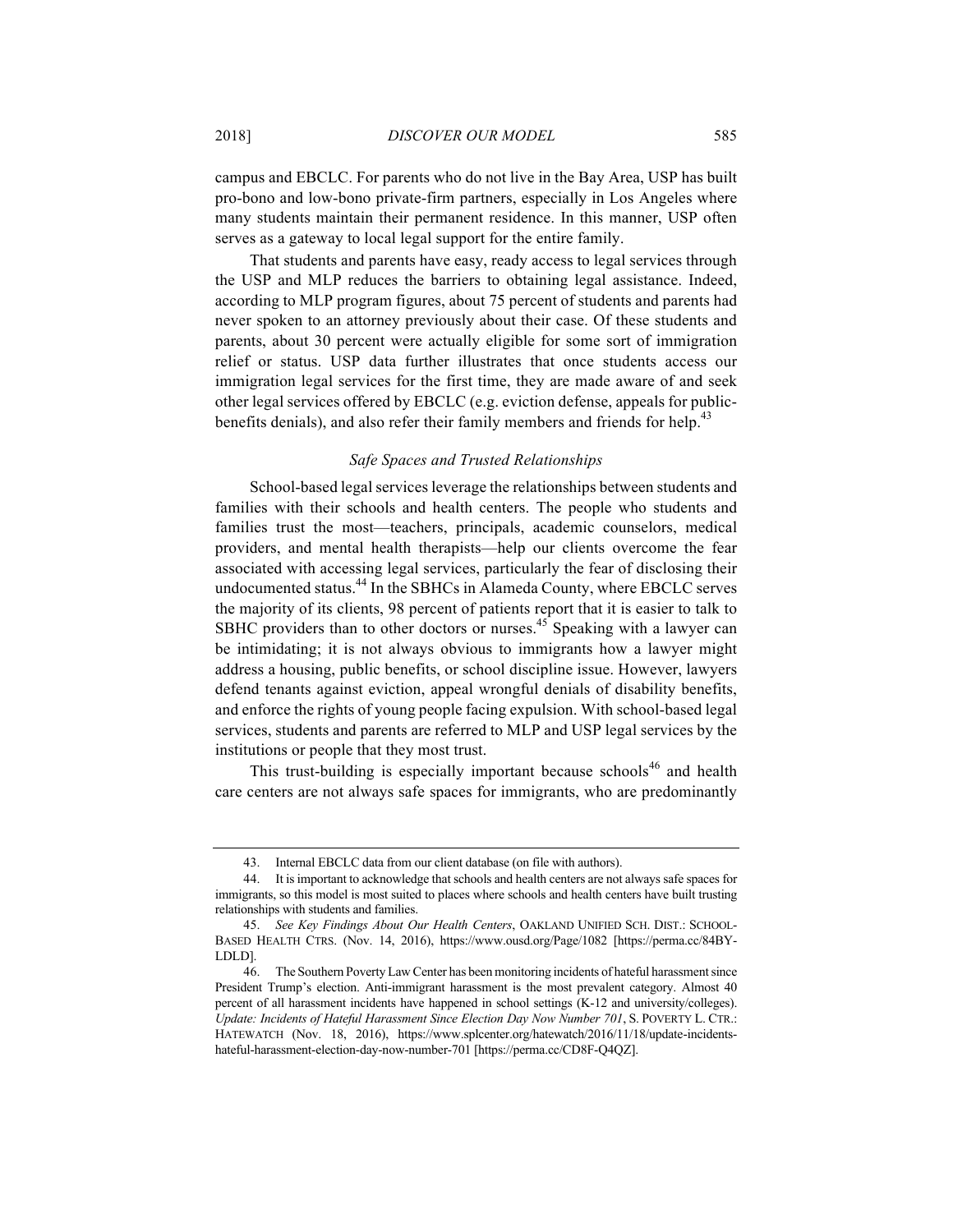people of color.<sup>47</sup> For example, the relationship between UC Berkeley and the undocumented student population continues to be contentious, given that students have had to advocate for access and equity on the campus and across the University of California system, often against a hostile university administration.<sup>48</sup> A prime illustration of this tension is with respect to the current University of California President Janet Napolitano, who prior to assuming her post presided over the US Department of Homeland Security's record-breaking deportation orders,<sup>49</sup> and her tenure as UC President has consequently been the source of much protest and advocacy. Furthermore, instead of receiving full institutional support, non-university donors such as the Haas Foundation continue to primarily support the USP in helping to meet the needs of the Berkeley student population . . . Given this troubling history students are rightfully wary of university administration and any legal services associated with the university. Fortunately, USP has worked hard to address the on-campus climate and acclimate non-traditional students, and EBCLC's uniquely independent role and decades-long track record of community legal support helps placate student fears. In communicating with students at events on campus or during confidential legal consultations, USP staff members are very clear that the programs exists to serve directly impacted students and not the university.

# *Age-Dependent Immigration Applications*

Because certain means to obtain legal immigrant status are age-dependent, early intervention for potentially eligible young people is necessary. For example, the U-Visa, which is available to victims of certain crimes who cooperate with law enforcement, allows the primary applicant to include children, siblings, and parents, but their eligibility depends on the age of the primary applicant and the age and marital status of the other family members.<sup>50</sup>

<sup>47.</sup> The top ten source countries are Mexico, India, China, Philippines, Vietnam, El Salvador, Cuba, Korea, Dominican Republic, and Guatemala. Jie Zong & Jeanne Batalova, *Frequently Requested Statistics on Immigrants and Immigration in the United States*, MIGRATION INFO. SOURCE (Feb. 26, 2015), http://www.migrationpolicy.org/article/frequently-requested-statistics-immigrants-andimmigration-united-states-0 [https://perma.cc/F2ZE-VPFE].

<sup>48.</sup> *See* Sahil Chinoy & Adrianna Dinolfo, *Students Protest UC President Janet Napolitano's Visit to Campus Thursday*, DAILY CALIFORNIAN, http://www.dailycal.org/2014/02/13/students-protestuc-president-janet-napolitanos-visit-campus-thursday [https://perma.cc/7RYX-93WN]; Madeleine Pauker, *Protestors Condemn Napolitano's Treatment of Undocumented Students*, DAILY BRUIN (Apr. 13, 2016, 3:42 PM), http://dailybruin.com/2016/04/13/protestors-condemn-napolitanos-treatment-ofundocumented-students [https://perma.cc/X9CT-CRY5].

<sup>49.</sup> *See* Muzaffar Chishti, Sarah Pierce & Jessica Bolter, *The Obama Record on Deportations: Deporter in Chief or Not?*, MIGRATION INFO. SOURCE (Jan. 26, 2017), http://www.migrationpolicy.org/article/obama-record-deportations-deporter-chief-or-not [https://perma.cc/78UE-DKTN] (noting on Table 1 that the Obama administration had issued a record

number of formal orders of removal).

<sup>50.</sup> *Victims of Criminal Activity: U Nonimmigrant Status*, U.S.CITIZENSHIP &IMMIGR.SERVS., https://www.uscis.gov/humanitarian/victims-human-trafficking-other-crimes/victims-criminalactivity-u-nonimmigrant-status/victims-criminal-activity-u-nonimmigrant-

status#FilingforQualifyingFamilyMembers [https://perma.cc/L2CP-4BGP].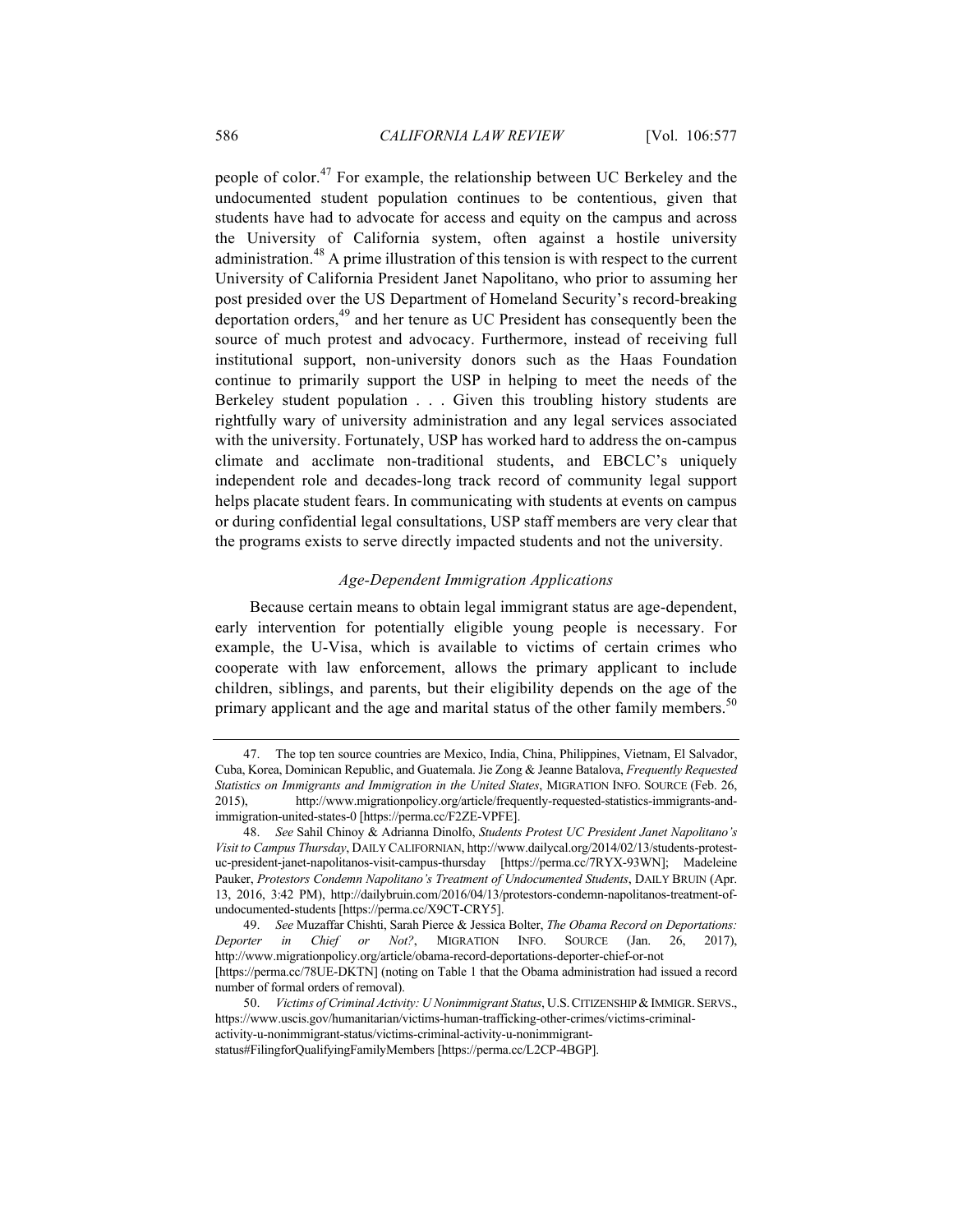For instance, a nurse practitioner at one of the SBHCs referred Samuel to the MLP. Samuel is a sixteen-year-old high school student and DACA recipient who was physically assaulted while he was outside of a restaurant. He qualified for a U-Visa, and because he was under twenty-one years old, he was able to include his two undocumented parents in his application.<sup>51</sup> Obtaining the U-Visa will eventually lead to legal permanent residency (a green card) and citizenship for all three of them. Because of their low income, filing the U-Visa also qualified them for full-scope Medi-Cal health insurance and public benefits such as food stamps.<sup>52</sup> By helping Samuel and his family apply for the U-Visa through our MLP, we have ensured them greater economic and psychological security.

Likewise, Special Immigrant Juvenile Status (SIJS) confers permanent legal status upon children who have been abused, neglected, or abandoned by a parent, but applicants must take critical steps, such as seeking placement in a guardianship, before turning eighteen or twenty-one years old.<sup>53</sup> Shortly after California raised the maximum age limit for guardianship from eighteen to twenty-one, the USP attorney encountered a SIJS-eligible student, Rodrigo, who sought legal help with an application to travel abroad.<sup>54</sup> During a full consultation, he revealed that he had been orphaned at a young age in Mexico, placed into foster care, and that he had made his way to the United States to join his two older brothers. He was turning twenty-one in less than a month, rendering him ineligible for guardianship and hence, a green card through SIJS. Working with lawyers at EBCLC, he successfully obtained a state-court order finding him to be a child who was abandoned by his parents, just a couple of days before his twenty-first birthday, which made him eligible for immigration relief. Rodrigo now has lawful permanent resident status. Since 2015, EBCLC has successfully obtained SIJS predicate orders<sup>55</sup> for ten UC Berkeley students who would have missed out on lawful permanent residence without timely intervention.<sup>56</sup>

In addition, common complications for immigration cases include prior contact with the police<sup>57</sup> or immigration officials, and those complications are

<sup>51.</sup> U.S. Citizenship & Immigr. Servs., Form I-918, Instructions for Petition for U Nonimmigrant Status and Supplement A, Petition for Qualifying Family Member of U-1 Recipient, at 2 (2017).

<sup>52.</sup> The additional benefits that U-Visa applicants qualify for vary by state.

<sup>53.</sup> *Eligibility Status for SIJ*, U.S. CITIZENSHIP & IMMIGR. SERVS., https://www.uscis.gov/green-card/special-immigrant-juveniles/eligibility-sij-status/eligibility-status-sij [https://perma.cc/8Y8Y-48MX].

<sup>54.</sup> EBCLC NEWS (E. Bay Cmty. L. Ctr., Berkeley, Cal.), Oct. 2016, http://ebclc.org/wpcontent/uploads/2016/12/October-2016-Issue-.pdf [https://perma.cc/9QU7-DGY7].

<sup>55.</sup> A predicate order issued by a state-court judge is the first step to obtaining SIJS status, which then leads to permanent residency. U.S. CITIZENSHIP & IMMIGR. SERVS., *supra* note 53.

<sup>56.</sup> *Legal Support*, U.C. BERKELEY: UNDOCUMENTED STUDENT PROGRAM, https://discoverourmodel.berkeley.edu [https://perma.cc/NMK2-GG3S].

<sup>57.</sup> Richard Perez-Pena, *Contrary to President Trump's Claims, Immigrants Are Less Likely to Commit Crimes*, N.Y. TIMES (Jan. 26, 2017), https://www.nytimes.com/2017/01/26/us/trump-illegalimmigrants-crime.html [https://perma.cc/WQ9D-UFRM]. Research from the Migration Policy Institute shows that the crime rate among undocumented immigrants is approximately 7.5%. *See* Muzaffar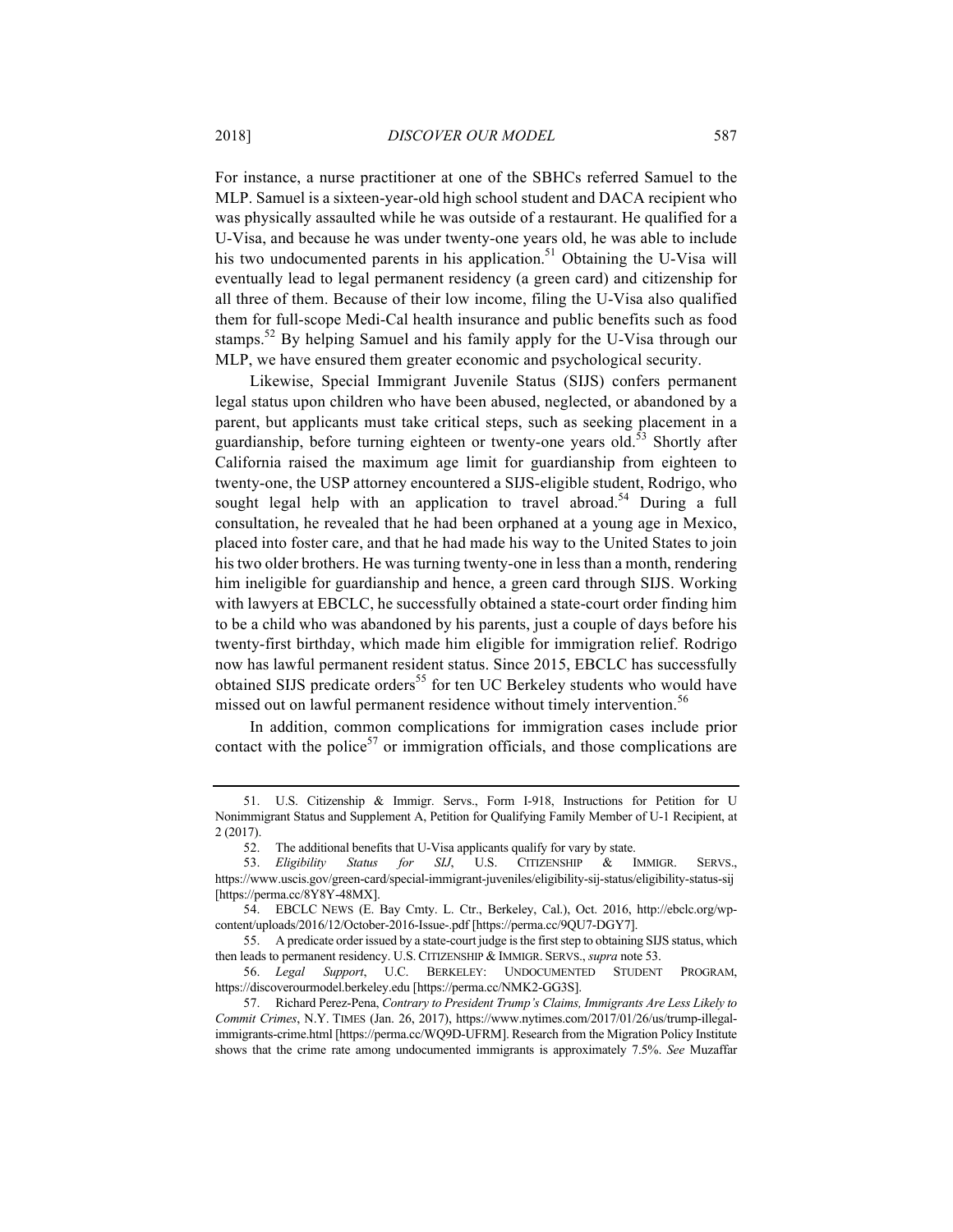less likely<sup>58</sup> and often have less serious consequences for juvenile clients.<sup>59</sup> Even seemingly minor criminal convictions, such as Driving Under the Influence ("DUI"), can affect an individual's ability to obtain immigration benefits and avoid deportation.<sup>60</sup> This makes legal services for students that much more effective because they can submit applications for legal status and secure legal status before these complications arise. While even lawful permanent residents (i.e. green card holders) can be deported for criminal convictions, they generally have more avenues for relief and due process rights than undocumented immigrants with similar criminal histories. $61$  Persons who become US citizens through naturalization cannot be deported with extremely rare exceptions.<sup>62</sup> Therefore, with early intervention through school-based legal services, the potential benefits of legal status are available to the student and family earlier, including increased stability, access to public benefits (including health insurance), work-authorization documents, and protection from deportation.

# *Opportunity to Empower and Support Community-Driven Advocacy*

Social-justice lawyers can ally themselves with already-existing support or link students, families, and schools to grow the community's knowledge about social-justice issues and help them develop tools to advocate for themselves and one another. Through "Know Your Rights" workshops, dissemination of reliable information and resources, and participation in forming schools' policies and services, school-based lawyers assist with individual and collective empowerment.

Chishti & Michelle Mittelstadt, *Unauthorized Immigrants with Criminal Convictions: Who Might be a Priority for Removal?*, MIGRATION POL'Y INST. (Nov. 2016), http://www.migrationpolicy.org/news/unauthorized-immigrants-criminal-convictions-who-might-bepriority-removal [https://perma.cc/RH37-HLSQ].

<sup>58.</sup> Arrest data from 2008–2014 indicates that the arrest rate per 100,000 persons was 4,151 for persons age eighteen or older compared to 3,084 for persons under age eighteen. *Estimated Arrests of All Persons in the United States*, OFF. OF JUV. JUST. & DELINQ. PREVENTION, https://www.ojjdp.gov/ojstatbb/ezaucr/asp/ucr\_display.asp [https://perma.cc/XU2P-46QK].

<sup>59.</sup> NAT'L JUV. DEF. CTR., JUVENILE DEF'S GUIDE TO IMMIGRATION ISSUES IN JUVENILE PROCEEDINGS (2017), http://njdc.info/wp-content/uploads/2017/12/Immigration-Brief Final.pdf [https://perma.cc/BRW4-4EGL] ("Although a finding of delinquency is not a 'conviction' for purposes of immigration (and, thus, does not have the same dire consequences as a conviction), a juvenile arrest, charge, or adjudication may nonetheless trigger immigration consequences.").

<sup>60.</sup> KATHY BRADY, IMMIGRANT LEGAL RES. CTR., IMMIGRATION CONSEQUENCES OF **DRIVING UNDER THE INFLUENCE,** https://www.ilrc.org/sites/default/files/resources/dui\_advisory\_2final.pdf [https://perma.cc/46ZQ-LYU2].

<sup>61.</sup> *See* Immigration and Nationality Act § 240A, 8 U.S.C. § 1229b (2012) (providing cancellation of removal for lawful permanent residents who have not committed an aggravated felony); *see also* Immigration and Nationality Act § 212(h), 8 U.S.C. § 1182 (2012) (providing a waiver for some lawful permanent residents who have committed aggravated felonies).

<sup>62.</sup> Allan Wernick, *Naturalized U.S. Citizens Can't be Deported, Even for Crimes*, N.Y. DAILY NEWS (May 20, 2016, 5:14 AM), http://www.nydailynews.com/naturalized-citizens-deported-crimesarticle-1.2643570 [https://perma.cc/E4JD-3LFX].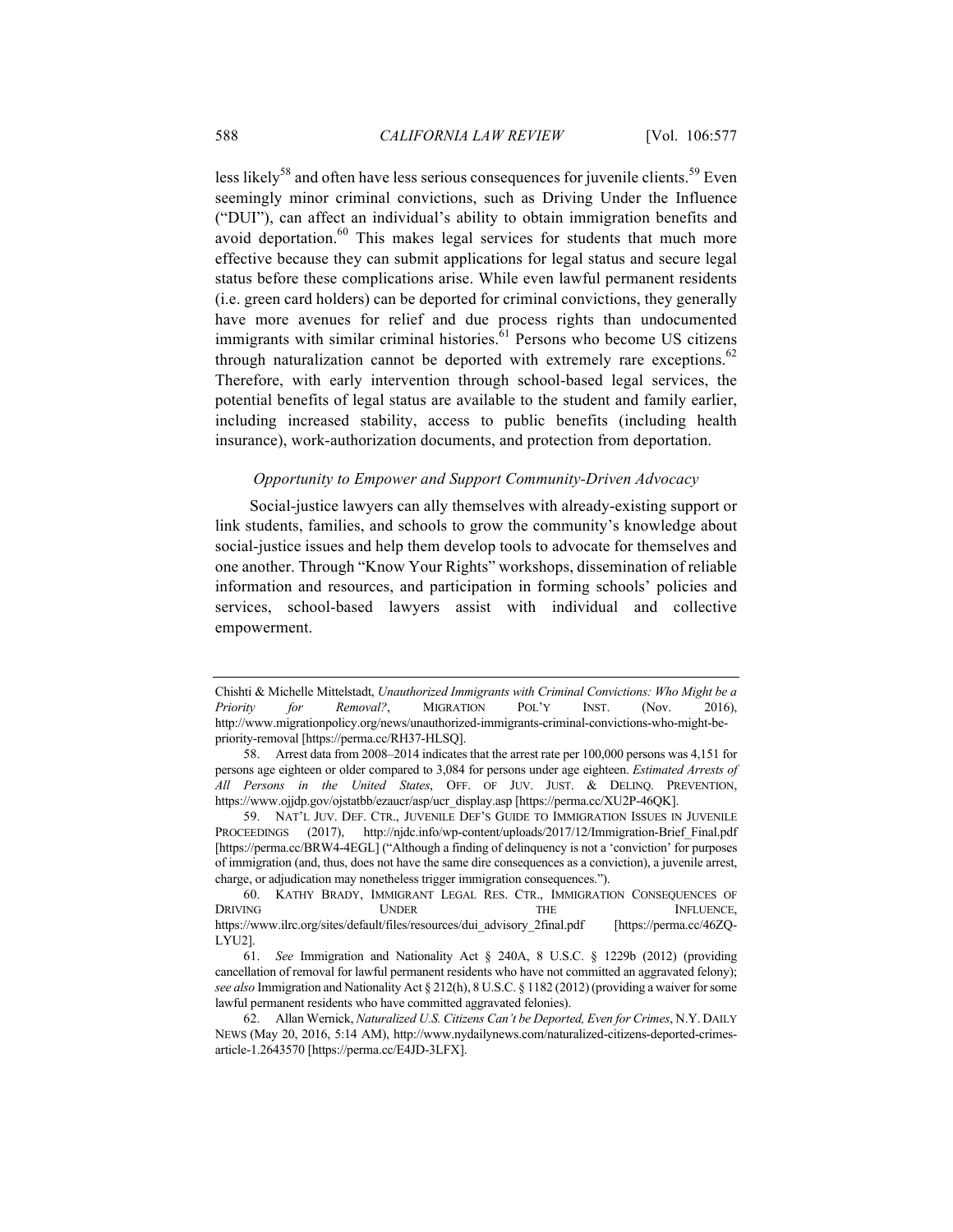School campuses are built-in communities that enable students and their families to connect regularly with one another through personal, academic, and extracurricular activities. Students are often powerful forces for social justice and actively participate in their own and others' empowerment. For example, one of the high schools that the MLP serves uses student-peer advocates to share information about immigrants' rights and the legal services available through the SBHC on campus. At UC Berkeley, undergraduate student members of Rising Immigrant Scholars Through Education (RISE) were paramount in forming a critical mass of support for the creation of USP. They pressed for meetings with university administration, protested the University Office of the President, and occupied offices until their demands for educational equity and inclusion were met.<sup>63</sup> Undocumented campus leaders have also been vocal in the mainstream media about how the university has failed to protect them.<sup>64</sup> These advocacy efforts have been vital to the USP's expansion beyond just a student coordinator and to create wider institutional support for staff. Indeed, the students' advocacy has resulted in the university now contributing \$50,700 per year through student fees to cover the immigration attorney position.<sup>65</sup> While this support is still wholly insufficient,<sup>66</sup> that the university sanctions and partially funds this program at all is a testament to the students' successful advocacy in pushing the university to commit resources rather than just mere platitudes of support.

# BEST PRACTICES

For these reasons, colleges, primary schools, school-based health centers, and legal services organizations should partner to host immigration attorneys onsite. Partnering with a local legal-services organization or a law-school clinic draws upon the experience of organizations that already have collaborations and trust in the local community. On-site presence and relationship building are

<sup>63.</sup> *See* Ju Hong, *The Case Against Napolitano's Nomination*, DAILY CALIFORNIAN (July 16, 2013), http://www.dailycal.org/2013/07/16/against-the-napolitano-nomination [https://perma.cc/K9J4- CZQ7]; J.D. Morris, *In Meetings with UC Berkeley Students, Napolitano Hears Criticism and Policy Talk*, DAILY CALIFORNIAN (Feb. 14, 2014), http://www.dailycal.org/2014/02/14/meetings-uc-berkeleystudents-napolitano-hears-criticism-policy-talk [https://perma.cc/8X6W-V8AT]; Josh Richman, *Undocumented Students Disrupt Janet Napolitano's Speech at UC Summit*, MERCURY NEWS (May 7, 2015, 5:43 AM), http://www.mercurynews.com/2015/05/07/undocumented-students-disrupt-janetnapolitanos-speech-at-uc-summit [https://perma.cc/7WUG-A9SR].

<sup>64.</sup> Juan Prieto, *Even at Berkeley, I Face Threats as an Undocumented Student,* N.Y. TIMES (Nov. 7, 2016), https://www.nytimes.com/2016/11/07/opinion/even-at-berkeley-i-face-threats-as-anundocumented-student.html [https://perma.cc/869B-H7H4].

<sup>65.</sup> *Legal Support*, U.C. BERKELEY: UNDOCUMENTED STUDENT PROGRAM, https://discoverourmodel.berkeley.edu/program-components/programs-and-services/legal-support [https://perma.cc/RAG2-EQPK] ("Thus far, CACSSF has committed \$50,700 per year toward the attorney position, which is half of the total annual costs for salary and benefits.").

<sup>66.</sup> The allocation does not cover the salary for any of the legal staff members. Further, UC Berkeley still does not provide dedicated office spaces for the USP Director and USP legal team, an issue that continues to impede undocumented students' ability to access services on-site in a safe and confidential place.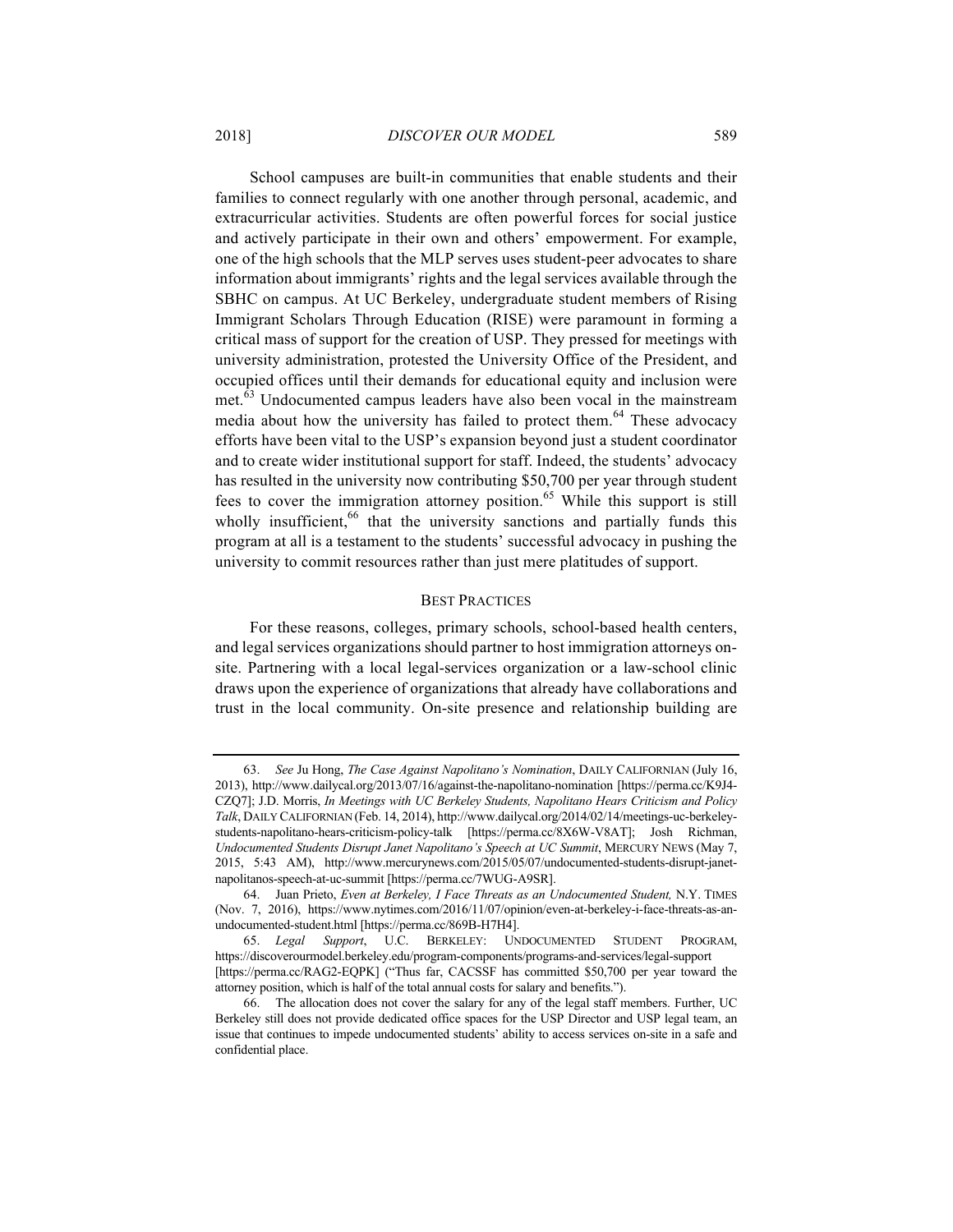critical to ensure that immigrant populations, who have been historically denied access to legal services due to structural racism in the profession and wider community, receive the support that they sorely need.

Attorneys should also prepare to be highly mobile while on-site, with access to work laptops, cell phones, and on-site printing and servers so that initial consultations are efficient and productive for all parties. Meeting spaces on campus or at health clinics should be private enough to maintain attorney-client privilege and client confidentiality. Finally, placing a single attorney or fellow on-site is often shortsighted given the quantity and myriad need of low-income immigrant clients. Institutions that want to employ a similar model as ours should strive to provide one paralegal or assistant per attorney to maximize services to clients.

In the school-based health-center context, the immigration attorney should train health-care providers to spot legal issues and make referrals. EBCLC and La Clinica de la Raza have adapted common screening tools to fit this service model that are simple and accessible for patients and providers. In addition, the health-center staff and attorneys should conduct outreach with school staff, including administrators, family-resource centers, teachers, front-office staff, and support-services coordinators to generate referrals and organize workshops. Plugging into already established events, such as parent nights and school registration, is a great way to spread the word about the legal services available.

Critically, immigrant populations do not just need help with immigration matters, and so a holistic legal-services provider such as EBCLC can aid the community on more than just one legal matter. For example, UC Berkeley students have worked with EBCLC's Consumer Unit to resolve debt collection issues, the Community Economic Justice Unit to form worker-owned cooperatives for immigrant clients, the Health and Welfare Unit to complete name- and gender-change petitions for transgender clients, and the Clean Slate Unit to assist with traffic court and post-conviction relief matters. Berkeley students who come to us through the USP program also seek our assistance with tax and tuition residency matters on a regular basis. If the legal organization is not a "one-stop shop," it is critical to develop external relationships with other legal organizations that can assist the population with other matters besides immigration. While EBCLC focuses on providing on-site immigration services, the school-based model is adaptable to a host of legal needs that may be identified in other school and health communities.

Finally, paying for clients' immigration application fees also gives an incentive for people to come in for an initial consultation with an attorney and walk out with a comprehensive plan for their cases. For example, during a recent DACA renewal clinic, an applicant came in seeking fee assistance. After a full consultation, she learned that she was eligible for a U-Visa, so she not only had her application fees covered, but discovered that she had a pathway to citizenship. Moreover, paying for application fees also serves to invest in